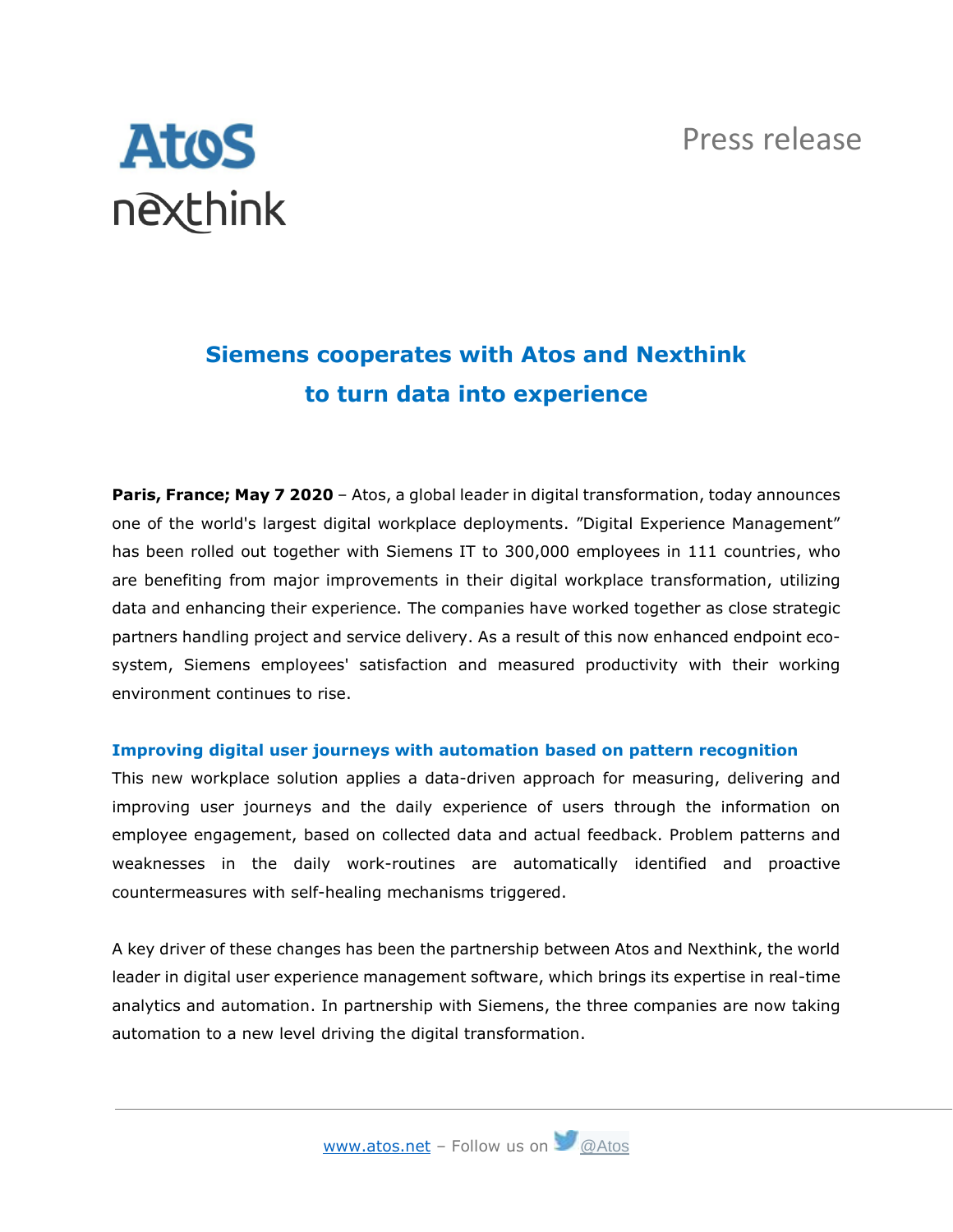#### **Employees are the key to success**

The Incubator (business developer) for this new solution, **business psychologist Wendelin Zöpfl at Siemens' Digitalization Enablement Center**, points out, *"People are the key asset in our company, empowering them in an enhanced digital environment is key to the success of Siemens. The focus is to deliver best in class quality and new digital experiences to the workforce, not just technology wise, but also supporting the personal evolvement and needs of our employees."*

The new **Siemens CIO, Hanna Hennig** and **Markus Holzheimer, Head of Global IT Infrastructure**, consider that the mission is on track: "*Atos has not simply offered us a toolset perfectly in line with our activities around becoming a data-driven enterprise. Optimizing the use of technology in a sustainable and efficient way, combined with transforming the employee experience is an essential building block for a digital company, where most cannot yet fathom which potentials lay ahead in adopting this digital way forward.*"

"*Through the Nexthink partnership and our investment in establishing world class expertise in data-driven, automated and proactive end user support, we are able to bring a step change to employee experiences for Siemens and other customers.*" adds **Jo Debecker, Executive Vice President and Head of Infrastructure & Data Management at Atos**.

**Pedro Bados, CEO and co-founder of Nexthink**, sees further potential: "*The partnership with Atos, one of the most innovative consulting companies in end-user computing, validates Nexthink technology as the most powerful platform to improve digital workplaces for millions of local and remote workers around the world. We see all leading organizations, like Siemens and Atos, are now prioritizing the experience of employees as part of their digital transformation plans."*

#### **Atos - a Leader in Managed Workplace Services**

Atos is recognized as a global leader in Managed Workplace Services and has a team of 15,000 Workplace experts worldwide. In March 2020, it was positioned as a Leader by [Gartner in its](https://atos.net/en/2020/press-release_2020_03_10/atos-positioned-as-a-leader-in-2020-gartner-magic-quadrant-for-managed-workplace-services-in-both-europe-and-north-america)  [Magic Quadrant](https://atos.net/en/2020/press-release_2020_03_10/atos-positioned-as-a-leader-in-2020-gartner-magic-quadrant-for-managed-workplace-services-in-both-europe-and-north-america) for Managed Workplace Services for both Europe and North America.